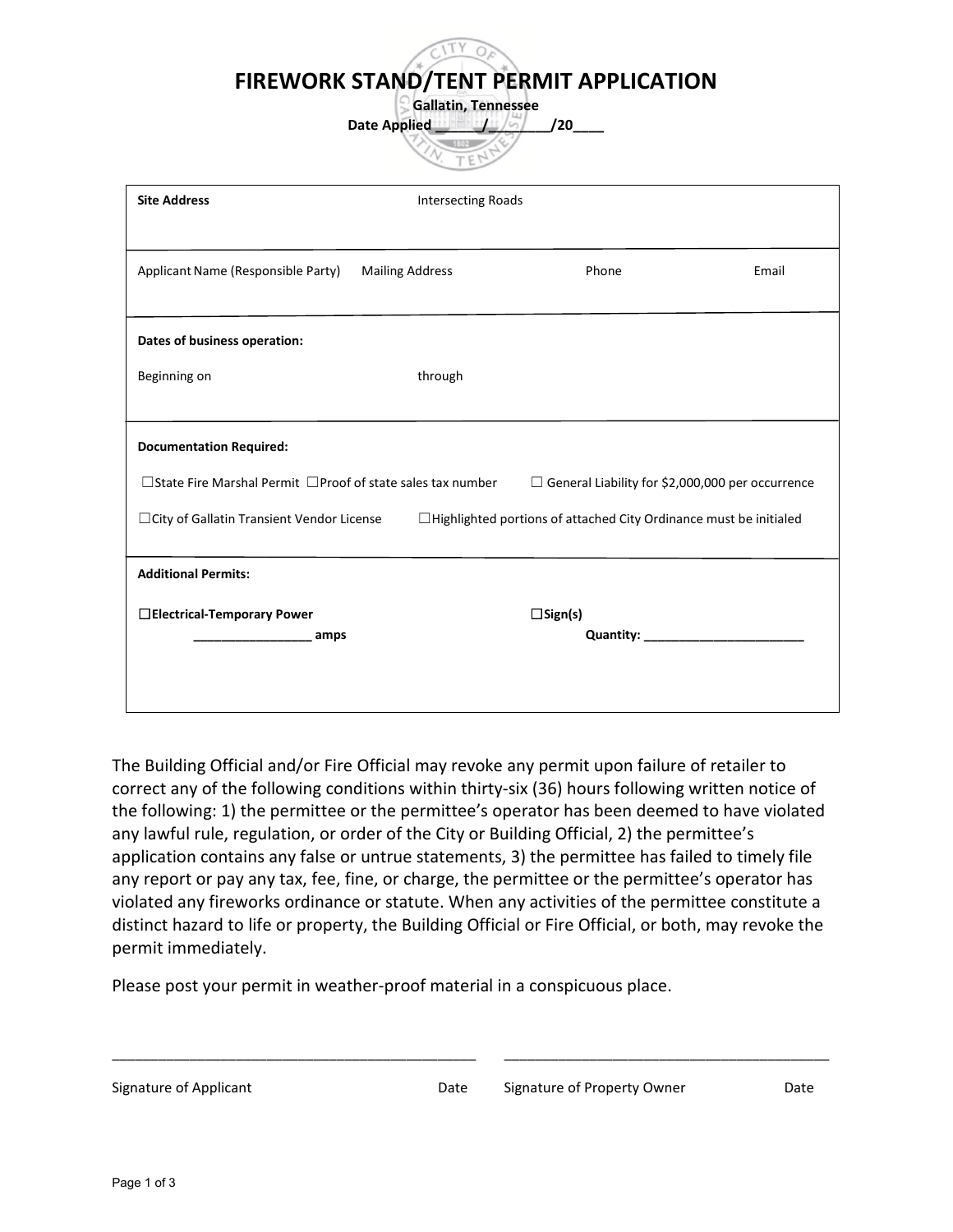## **PER ARTICLE V. FIREWORKS**

# \_**\_\_\_\_\_ Sec. 9-154. Permissible fireworks**.

- (1) Except as provided in this article, it is unlawful for any individual, firm, partnership, or corporation to sell or use within the City of Gallatin any fireworks, other than the following:
	- (a) Those items classified by the U.S. Department of Transportation as 1.4G Consumer Fireworks, or
	- (b) Those items that comply with the construction, chemical composition, and labeling regulations promulgated by the United States Consumer Product Safety Commission and permitted for use by the general public under its regulations.
- (2) Any display using 1.3G Display Fireworks must be under the control of a licensed pyrotechnics technician.

## **\_\_\_\_\_\_ Sec. 9-155. Storing and structures**.

No person may smoke within a structure where fireworks are sold. No person selling fireworks may permit the presence of lighted cigars, cigarettes, or pipes within a structure where fireworks are offered for sale. At all places where fireworks are sold or stored, for the purpose of sale during the time periods set forth in this Article, signs must be posted with the words "Fireworks- No Smoking" in letters not less than four (4) inches high. An inspected and currently tagged fire extinguisher with a minimum 2A rating and one pressurized water type fire extinguisher must be present at each retail fireworks site. Fireworks sold at retail may be sold only from a freestanding structure. Fireworks must be stored at least twelve (12) feet away from windows and other areas where the sun may shine through. Fireworks are not permitted to be stored in residential districts, except for personal use. All unsold product must be removed within five (5) days of the sales period set forth in this Article.

## **\_\_\_\_\_\_ Sec. 9-156**. **Limitations on structures**.

Tents meeting the current adopted International Building Code and the Life Safety Code (NFPA 101) must be used for the retail sale of fireworks. Ground fault interrupter protection must be used for power cords that supply power to tents and other outdoor structures. Electrical wiring inside tents and other outdoor locations shall be securely installed, without splices, and lamps shall be protected from accidental breakage by a suitable fixture or guard. No structure from which fireworks are sold may exceed 3,200 square feet. Fireworks may not be stored in a permanent building.

# **EXEC. 9-157. Location of fireworks outlets**.

Fireworks sales are permissibleonly on commercial/industrial property and on agricultural residential property of at least 10 acres or more, all as approved by the Planning Department and the sales structure must be located a minimum of 45' from the right of way. Fireworks sales structures must be no closer than 60 feet from any occupied building and at least 150 feet from a residence. Fireworks sales are not allowed on any property where there is an